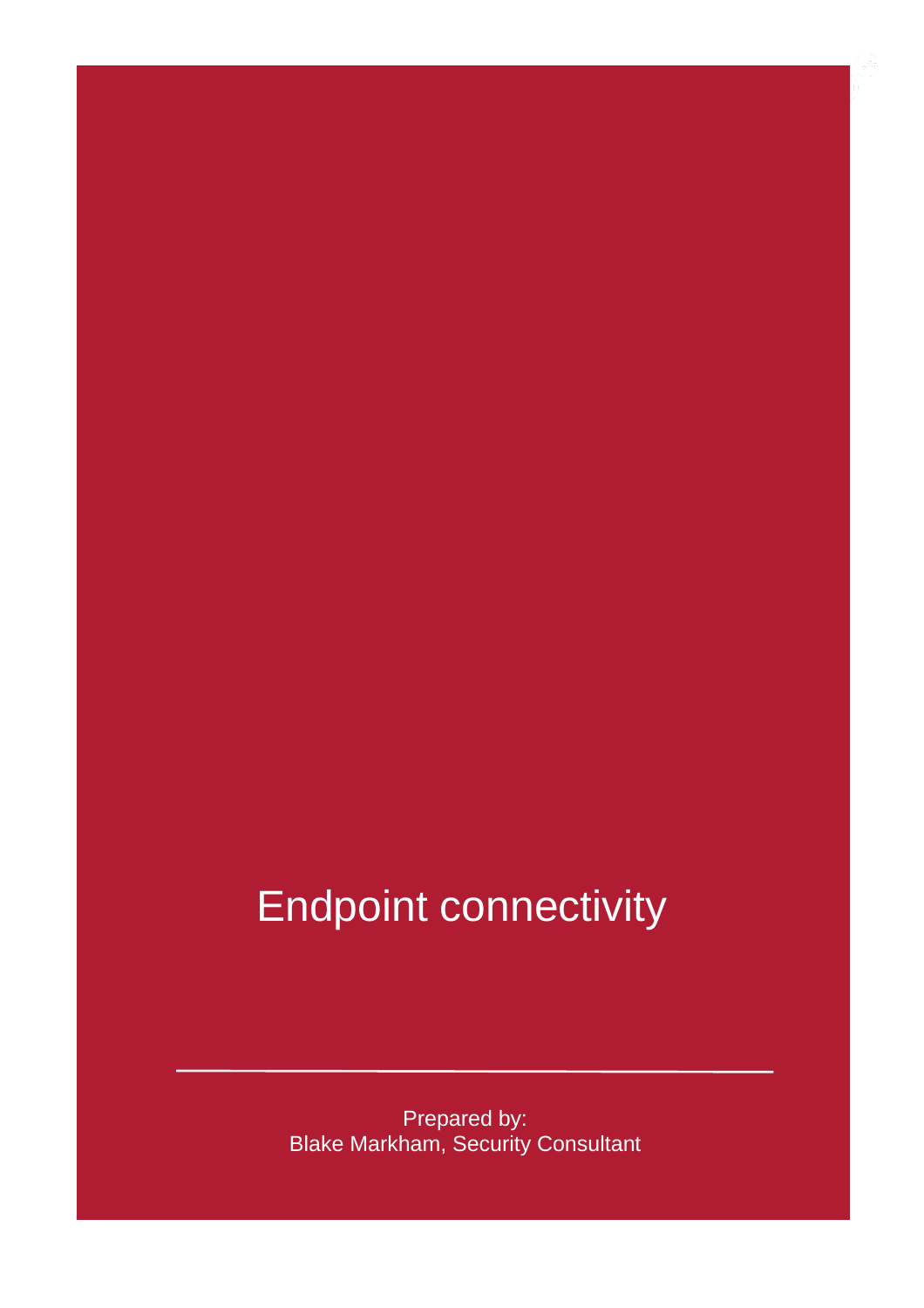### **Table of contents**

| 1. | <b>Introduction</b>                              | 3 <sup>1</sup>  |
|----|--------------------------------------------------|-----------------|
| 2. | What is endpoint connectivity?                   | 5 <sup>5</sup>  |
| 3. | <b>Risks introduced by endpoint connectivity</b> | $6\phantom{1}$  |
| 4. | <b>Importance of endpoint security (USB)</b>     | 10              |
| 5. | A guide to acceptable USB usage                  | 11              |
| 6. | <b>Endpoint solutions</b>                        | 12 <sub>2</sub> |
| 7. | <b>Conclusions</b>                               | 17 <sub>2</sub> |
| 8. | <b>References &amp; further reading</b>          | 18              |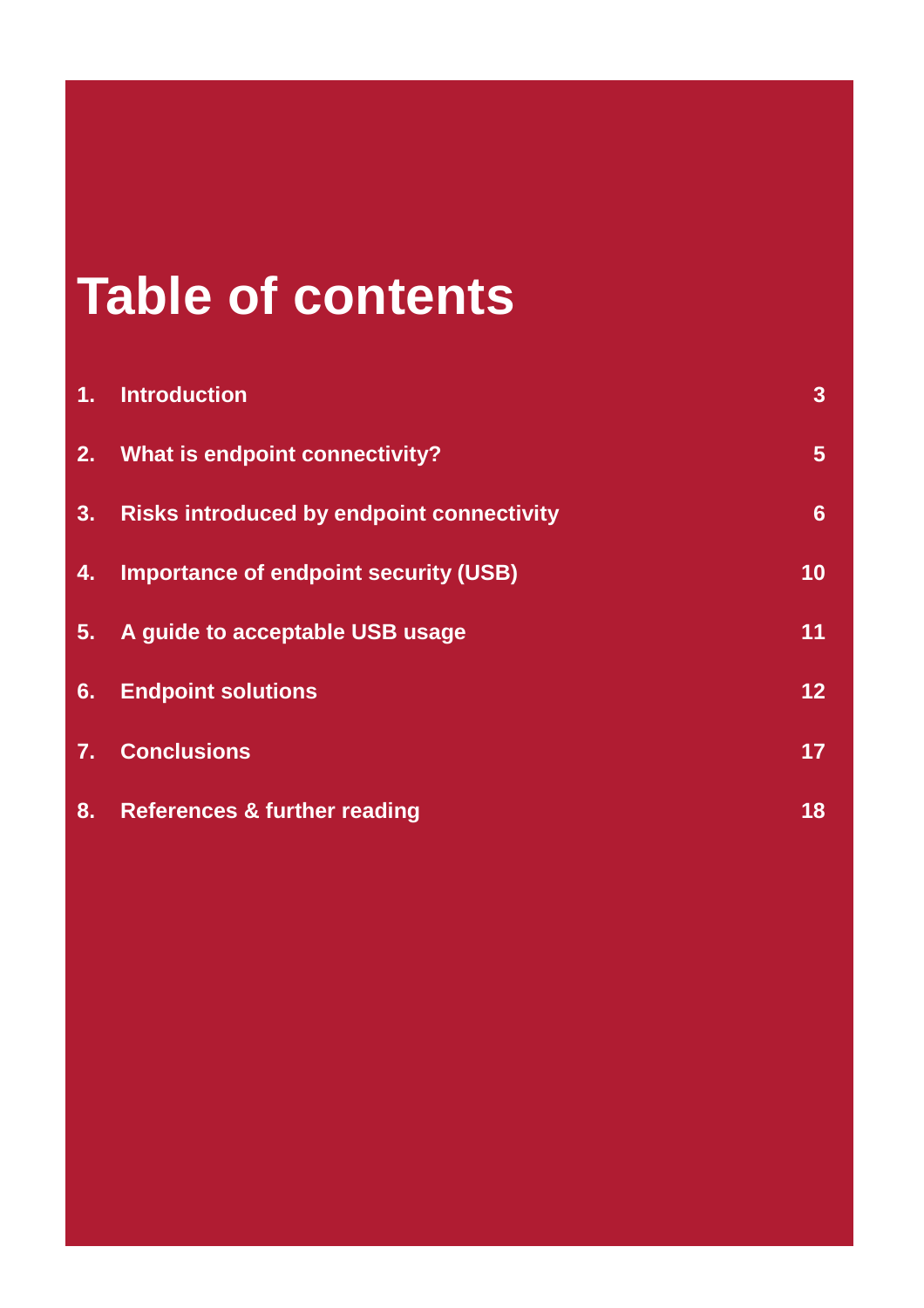## <span id="page-2-0"></span>**1. Introduction**

The need to protect IT assets from a cyber attack is paramount and from a physical endpoint perspective, this presents a challenging dynamic when wanting to prevent a data breach via the myriad of USB mass storage devices.

The popularity of USB usage has grown and it has become a common vehicle for spreading malware. One study showed that out of approximately 300 USB memory sticks dropped around a university campus, 98 per cent were picked up and almost 50 per cent plugged in to a computing device [1]. Furthermore, the Department of Homeland Security (DHS) staged a series of tests which showed that 60 per cent of people who picked up random USB memory sticks that had been scattered in government buildings and car parks plugged them into networked office computers. More significantly, this increased to 90 per cent if the USB device had an official and convincing departmental logo displayed [2].

The popularity and convenience provided by USB devices means that they are likely to be used for the foreseeable future. Therefore, it is vital to manage USB in a secure manner. Many organisations implement network security through the use of firewalls, intrusion prevention and detection with access controls and various levels of authentication. However, these fundamental controls are not always able to mitigate against simple plug-and-play USB devices which can also be used to simply bypass airgapped architectures, either for data exfiltration or the infiltration of malware.

USB storage devices make exporting data extremely easy for an individual. This could result in severe reputational and financial (regulatory fines) damage for an organisation should the data be sensitive. To this day, there are still many organisations that do not include USB storage devices in their security policies and few IT security managers actively monitor USB usage by their employees.

As a result, when working with USB endpoints, organisations need to adopt a strategy that can provide flexibility and has the ability to adapt to technological advances while not compromising on the security of the underlying IT infrastructure. This flexible approach would not only include direct mitigation, utilising security software among other solutions, but would also address the wider issue of USB memory device usage by monitoring endpoints through Data Loss Prevention (DLP) techniques.

Nevertheless, the threat posed is only amplified with the increasing complexity of undetectable malware as well as mass storage devices that can also emulate Human Interactive Devices (HIDs) and Ethernet (network) ports. As a result, organisations need to further scrutinise and control what devices are allowed access to their networks. Additionally, popular topologies, such as Bring-Your-Own-Device (BYOD), make securing the modern IT environment increasingly difficult.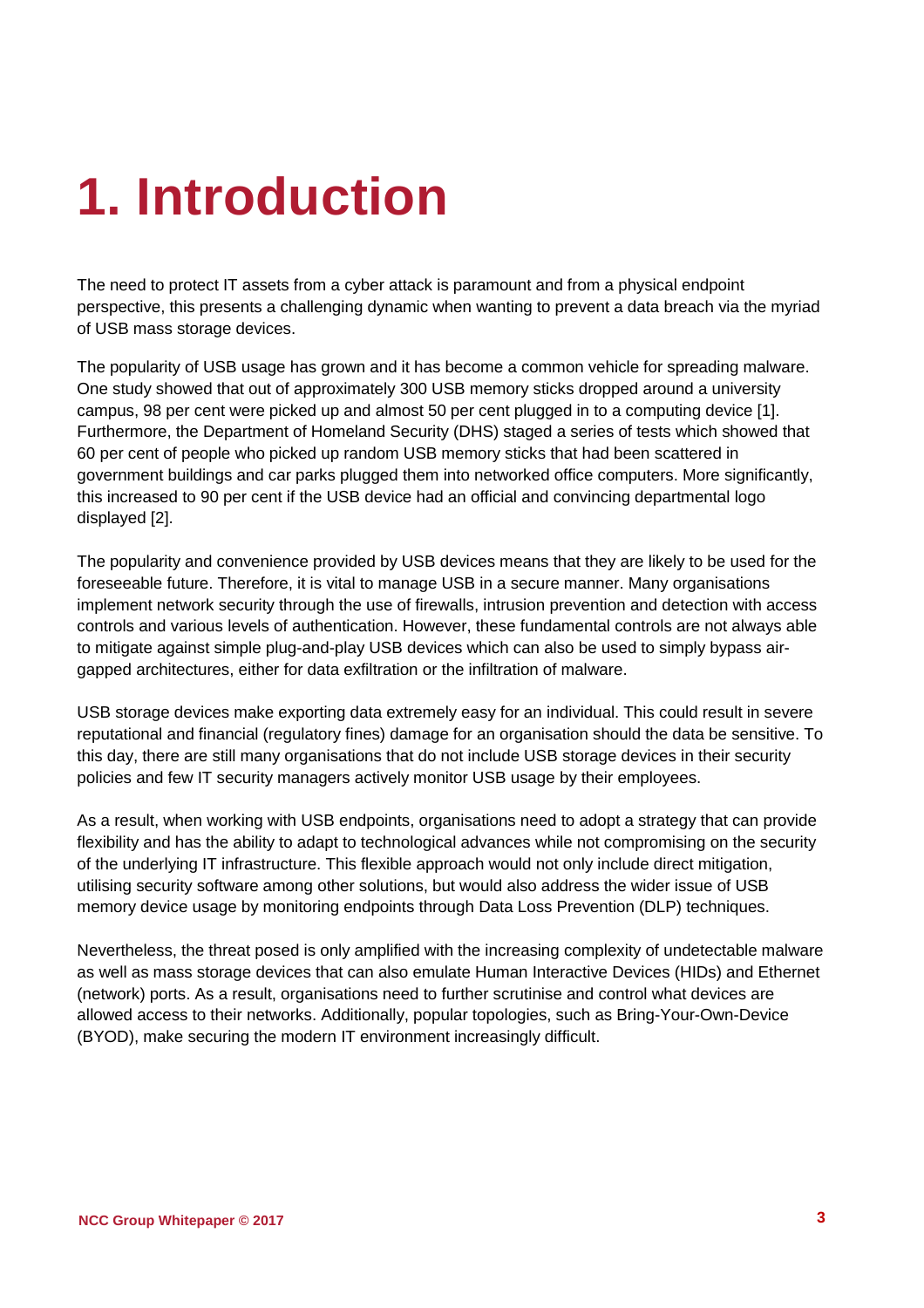There are steps that can be taken to reduce and prevent data loss and malware infection. This can be done by implementing a suitable endpoint use policy and taking a layered approach by introducing hardware and software-based solutions. Furthermore, as physical access is a key component through such plug-and-play devices, educating users of the security risks posed by USB is vital.

This whitepaper aims to identify the security risks posed by USB and address the associated concerns by looking at the available strategies and solutions that can be used to deliver effective USB endpoint access control.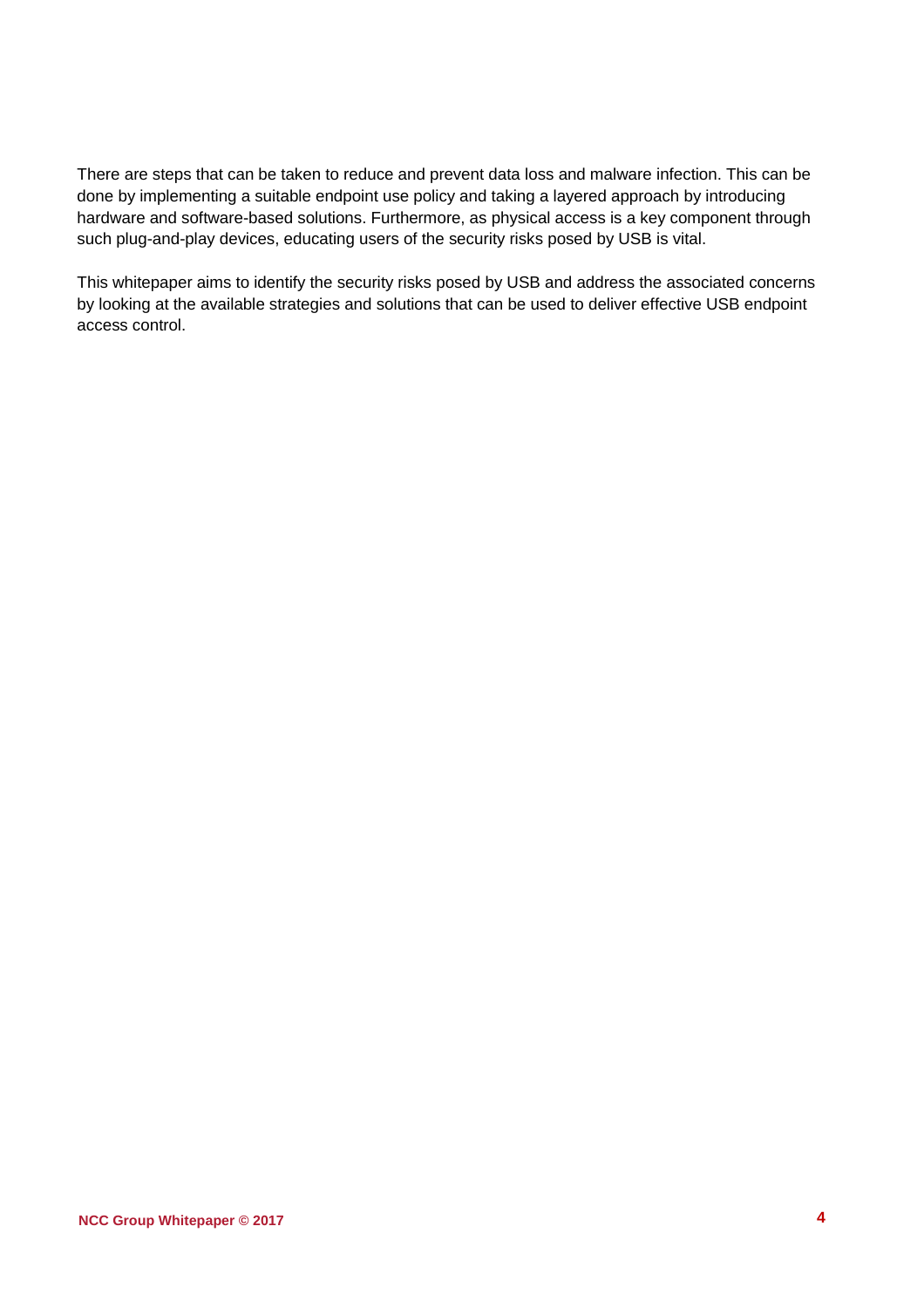## <span id="page-4-0"></span>**2. What is endpoint connectivity?**

Endpoint connectivity can be looked at holistically as any device that can accept a connection by either a virtual or physical port. This whitepaper will specifically examine those devices that provide a physical connection through USB connectivity, something that many businesses now rely on. It will look at USB storage devices and how these have evolved to emulate many peripherals that connect to these types of endpoints.

As technology has evolved, USB devices have grown in popularity due to the convenience and performance they offer and the significant reduction in cost for large amounts of peripheral storage capacity. It is important to acknowledge that although the focus of this whitepaper is on USB connectivity, multiple threats still exist in other forms of removable media including:

- Optical discs (Blue-ray, DVD and CDs)
- Memory card slots (SD and Micro SD)
- Hard Disks (eSATA)
- FireWire

However, as USB continues to be the choice of many in order to share data fast and efficiently, new and more sophisticated methods have developed to exploit a user's endpoint device. Devices like the USB Rubber Ducky [3] offer data exfiltration in an instant through the automation of malicious payloads by mimicking HIDs. The USB LAN Turtle [4] is another new device offering man-in-the-middle type of attacks or network reconnaissance through a network adapter.

Nonetheless, USB endpoint connectivity is essential and mandatory for many businesses to be able to operate. This is because they are needed in order to connect peripherals such as printers, mice and keyboards. Simply disabling USB in, for example, the Windows group policy does not always offer the required granularity of control and rendering broad control is practically useless for most entities. Therefore, newer and smarter ways of managing USB endpoints are needed.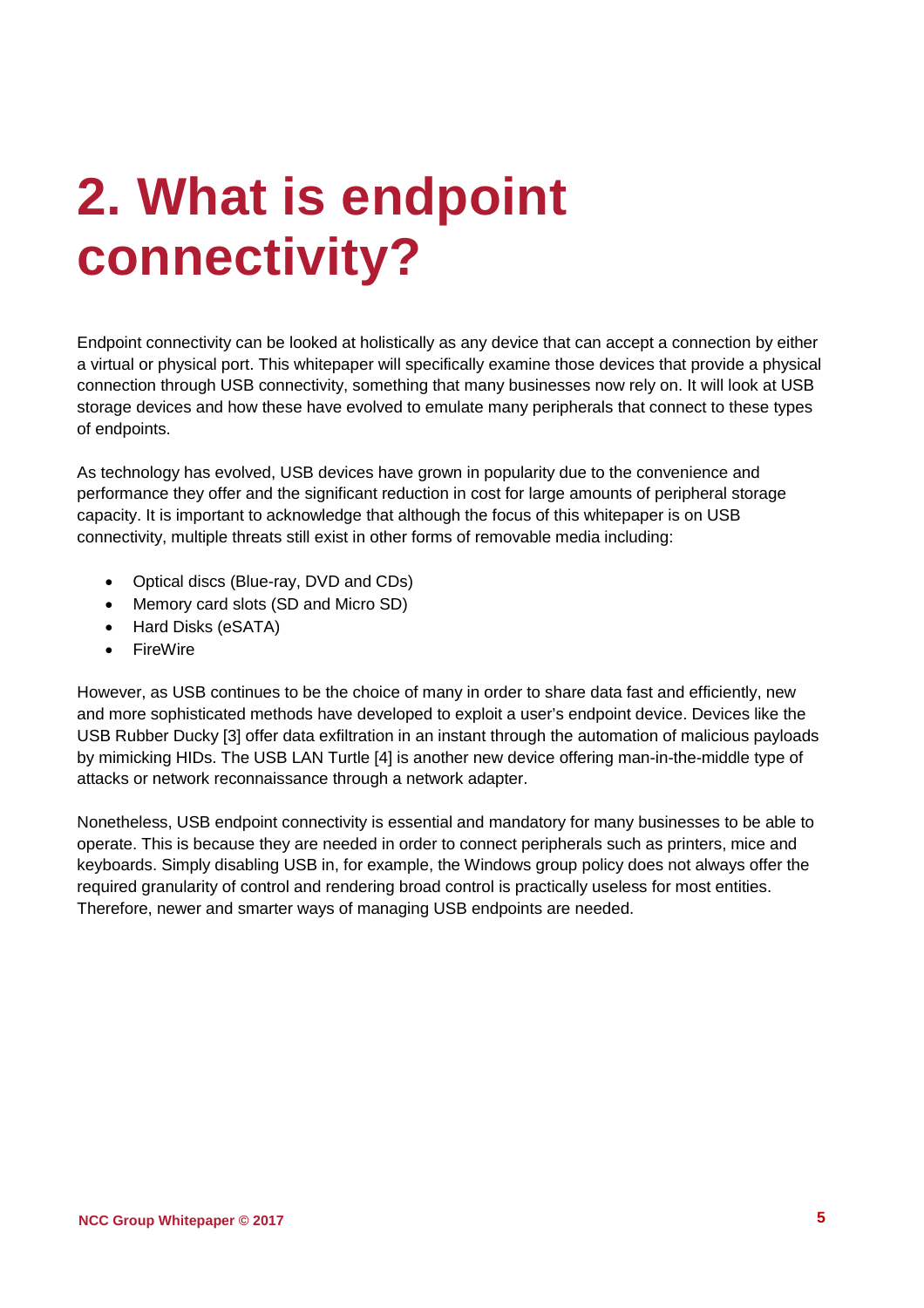## <span id="page-5-0"></span>**3. Risks introduced by endpoint connectivity**

When examining the risks posed by the use of USB endpoints, there are some core threats that exist. As a result, organisations are under constant pressure to improve the way they manage and secure corporate and personal data. According to the SANS Institute, massive amounts of resources are invested in protecting confidential information with some of the most critical issues being data leaks, malware and overall access control [5].

In this section of the paper we will cover the key threats to consider relating to USB and the possible negative outcomes that may arise if controls are not put in place.

### **3.1 Data leakage**

Modern USB mass storage devices offer affordability, compactness, increased transfer speeds and are incredibly valuable for productivity in the workplace. However, what initially might appear to be beneficial does in turn present greater risks as movement of data is made seemingly effortless.

**USB usage**: USB mass storage devices impose increased security risks due to their relatively small size. They are easily misplaced and as a result are prone to getting lost or being stolen. Similarly, the device can be used in a covert manner to siphon large quantities of sensitive information. All that is required is to be able to plug in the device to the USB endpoint in order to start copying data. The severity of this simple method of data movement was exposed when masses of confidential documents of the National Security Agency (NSA) were leaked to the public in 2013 [6].

**USB movement**: It can be a hard task for an organisation to track the whereabouts of USB devices. As a result of this, data can be lost or stolen without any inclination as to who owned the USB device and what data might have been stored on it. Even with stringent use policies in place, this will not necessarily stop employees from copying confidential information onto USB devices, perhaps simply for their convenience as opposed to any nefarious reasons.

Data leakage brings real risks and substantial financial costs if handled incorrectly. Sensitive data might include credit card details, Personal Health Information (PHI), Intellectual Property (IP) and trade secrets or Personal Identifiable Information (PII). It has become increasingly common to learn about major data breaches of these sorts and it can be very costly, not just financially but also to an organisation's reputation. According to IBM and the Ponemon Institute, a recent study of 383 companies in 12 countries revealed that the average cost of a data breach is in the region of \$4 million [7].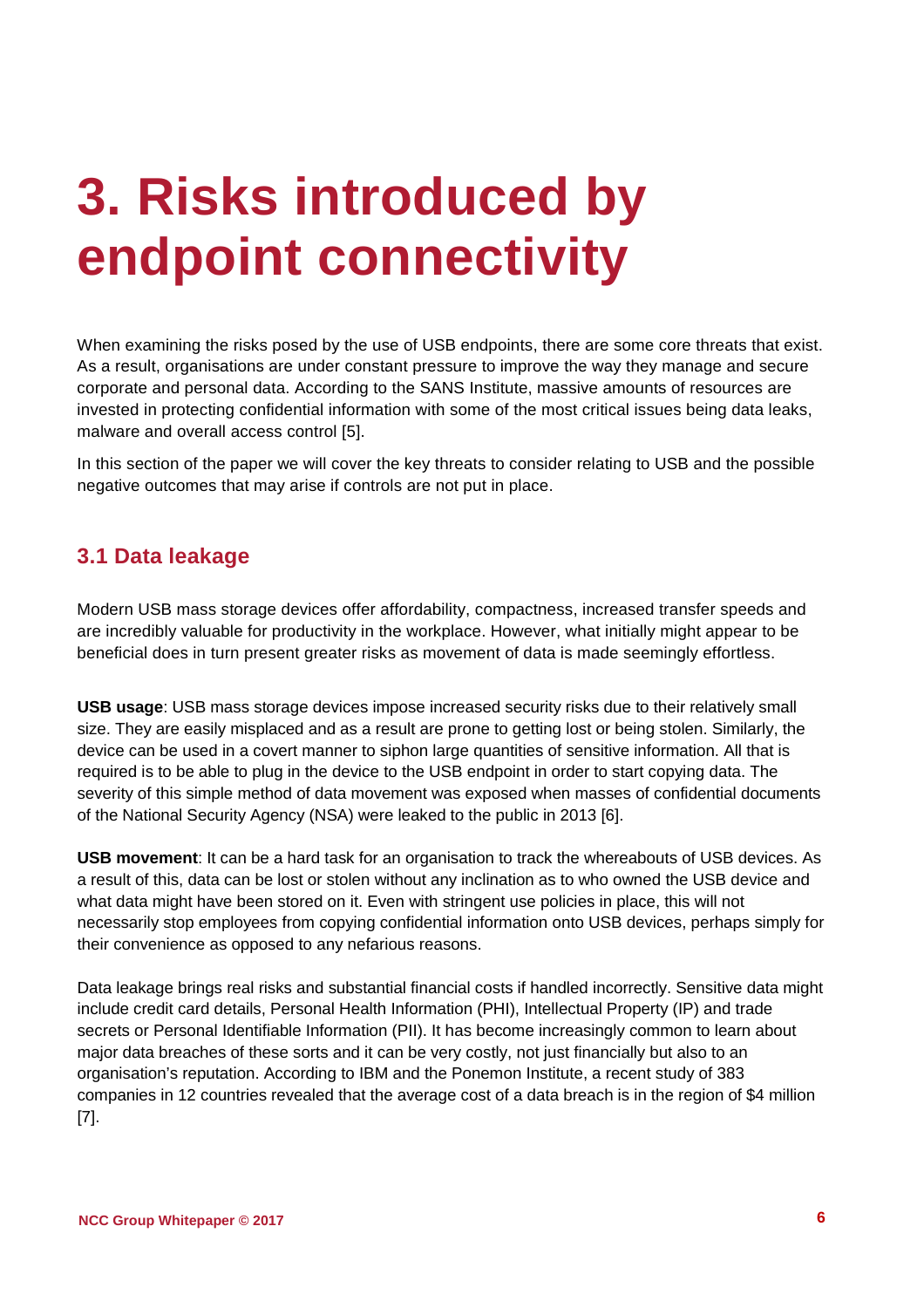### **3.2 Malware infections**

Due to the potential costly impacts of data leakage, organisations can easily focus purely on what data could be exfiltrated through USB. Therefore, what the USB devices can bring into the IT environment can be easily overlooked. A study carried out by Sophos found that out of 50 USB devices bought at an authority's lost property auction, 66% of them were infected with some form of malware [8]. This percentage would have likely been even higher in more recent years due to the introduction of more sophisticated methods of malware deployment and the online availability of malicious code.

Mass spreading of malware can also be rapid and pandemic across Microsoft Windows networks, whereby the malware might automatically execute upon insertion of a USB device due to Microsoft's Autorun feature. This feature has since been disabled by default in modern Windows operating systems but does highlight the disastrous effect malware can have if not handled correctly.

Furthermore, in 2010 the infamous Stuxnet highlighted just how serious propagated malware can be. Stuxnet was found to be primarily spread through the use of USB drives which were plugged into connected network infrastructure endpoints. Interestingly, the malware did not exploit the Autorun feature but instead a vulnerability in shortcut (.Ink) files was placed on the infected USB device. As a result, a user would only have to browse to the USB drive and let the files render, allowing the malware to hijack the running process and initiate infection without the need to manually execute a file [9].

Although Stuxnet targeted Industrial Control Systems (ICS), it is clear how malware can adapt to exploit new vulnerabilities, bypassing controls put in place such as Microsoft's disabling of the Autorun feature. It also provides insight into what to expect from future malware propagated through USB mass storage. It is important to note that malware is used as an umbrella term for many different types of malicious code that result in undesired outcomes. A brief list and description of common types of malware threats via USB connectivity include:

- Virus and worms: These types of malicious infections are very similar. A virus will attach itself to a piece of software in order for it to spread and reproduce itself when the software is executed. Worms on the other hand do not need to infect a program on the system as they are able to move independently across a network.
- Spyware: Spyware is a type of malware that monitors a user's activities without their consent or knowledge. This type of malware will typically include keystroke logging and gathering various types of data. It can disguise itself with legitimate software and interfere with system settings.
- Trojans: Trojans are among the most dangerous types of malware and act more covertly than a typical virus. They appear as regular software but hidden within is malicious code that can introduce persistent backdoors to a system, resulting in unauthorised access. They can target highly sensitive data and result in Denial of Service (DoS) attacks by exhausting system resources.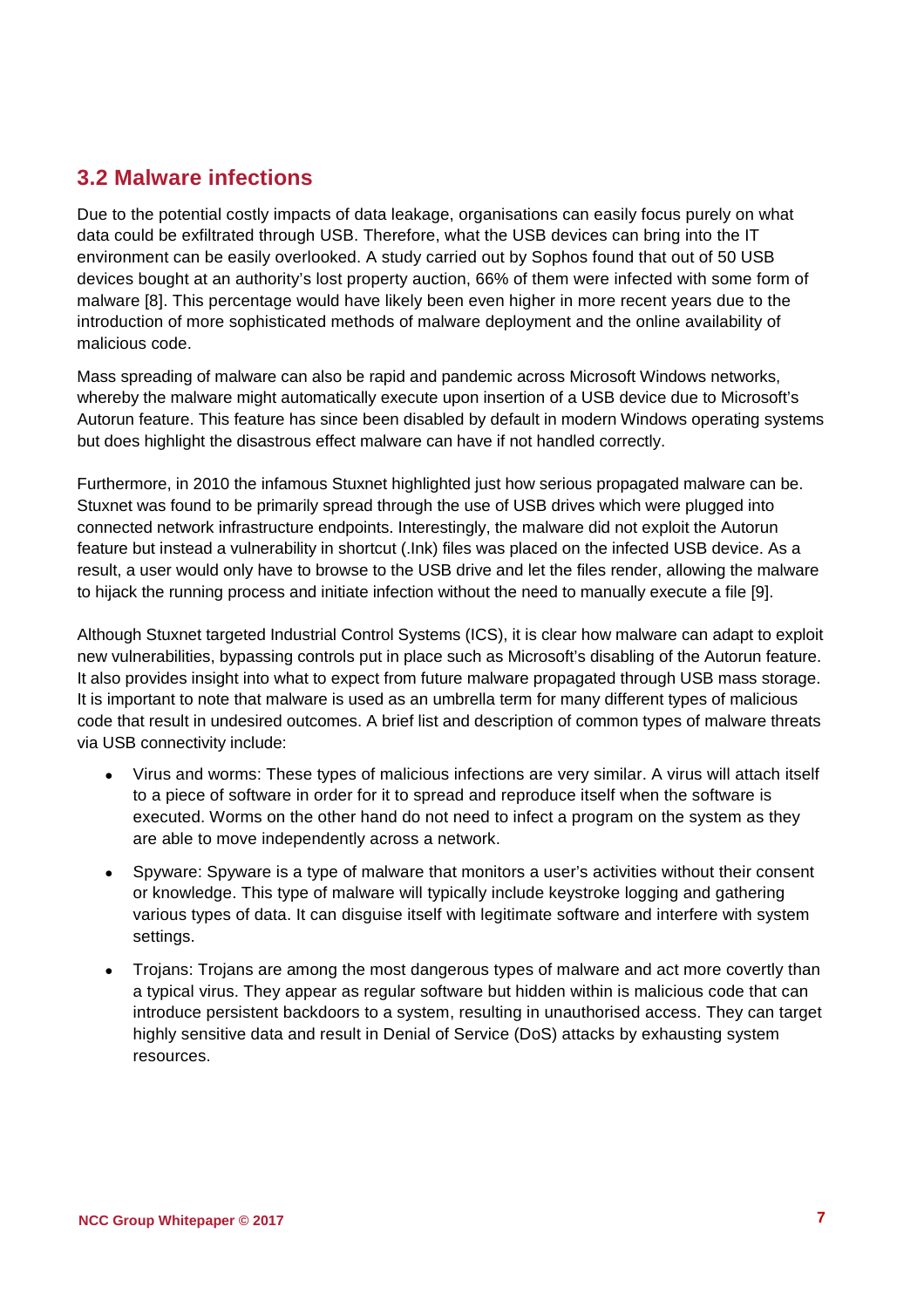### **3.3 Malicious firmware**

USB endpoint devices have proven to be a useful tool for the IT environment and more peripherals utilise the convenience and universality of USB for connection than would have been expected. The risk posed by USB devices is, therefore, not always related to malware and its propagation; but rather, an implicit trust in USB has increased owing to the wealth of USB peripherals that exist.

Examples of peripheral USB endpoints include:

- Keyboards
- Mice
- Audio headsets
- Network adapters
- Printers

USB connectable devices being used as an attack vector are a favoured choice of cyber criminals for spreading malicious software or malware, but they can also contain malicious firmware. In order for all of the above to function for their intended purpose, they run a type of firmware. This firmware will of course vary depending on the type of USB device. For instance, when using a USB memory stick the firmware will allow the transfer of data or files.

When it comes to HIDs, such as keyboards, the firmware allows the conversion of physical key presses by a user to digital key presses, which is in-turn sent over the USB connection to the computer. This is where the threat lies as firmware is not a typical piece of software a computer would have access to, so it cannot necessarily check to see if its intention is malicious or not. Code is executed on the USB device and there is no easy way to verify if the USB firmware is safe. The malicious code is simply invisible to available security tools and modern operating systems because there is no need to store the malware on the USB storage device's memory where it could be detected by anti-virus (AV), but instead is hidden in the firmware.

To prove the concept, there are multiple USB-type devices such as the USB Rubber Ducky [5] that tricks a computer into believing that a USB keyboard has been connected. It is then able to emulate the device entering key presses, surpassing human speeds as though it were from a trusted user. Essentially, this is the same as someone accessing another's computer without permission to execute commands that could then compromise that system and subsequently the network.

To put this into context, almost any USB device could be used to act in a malicious way, this can again be highlighted with the LAN Turtle example [4]. This device emulates an Ethernet port allowing an attacker to intercept network traffic and, in some configurations, gain a remote shell on the system it has been plugged into. The methods that are explained above are not entirely new. However, security research has revealed that many USB drives firmware can be re-programmed without any controls to contain malware [10].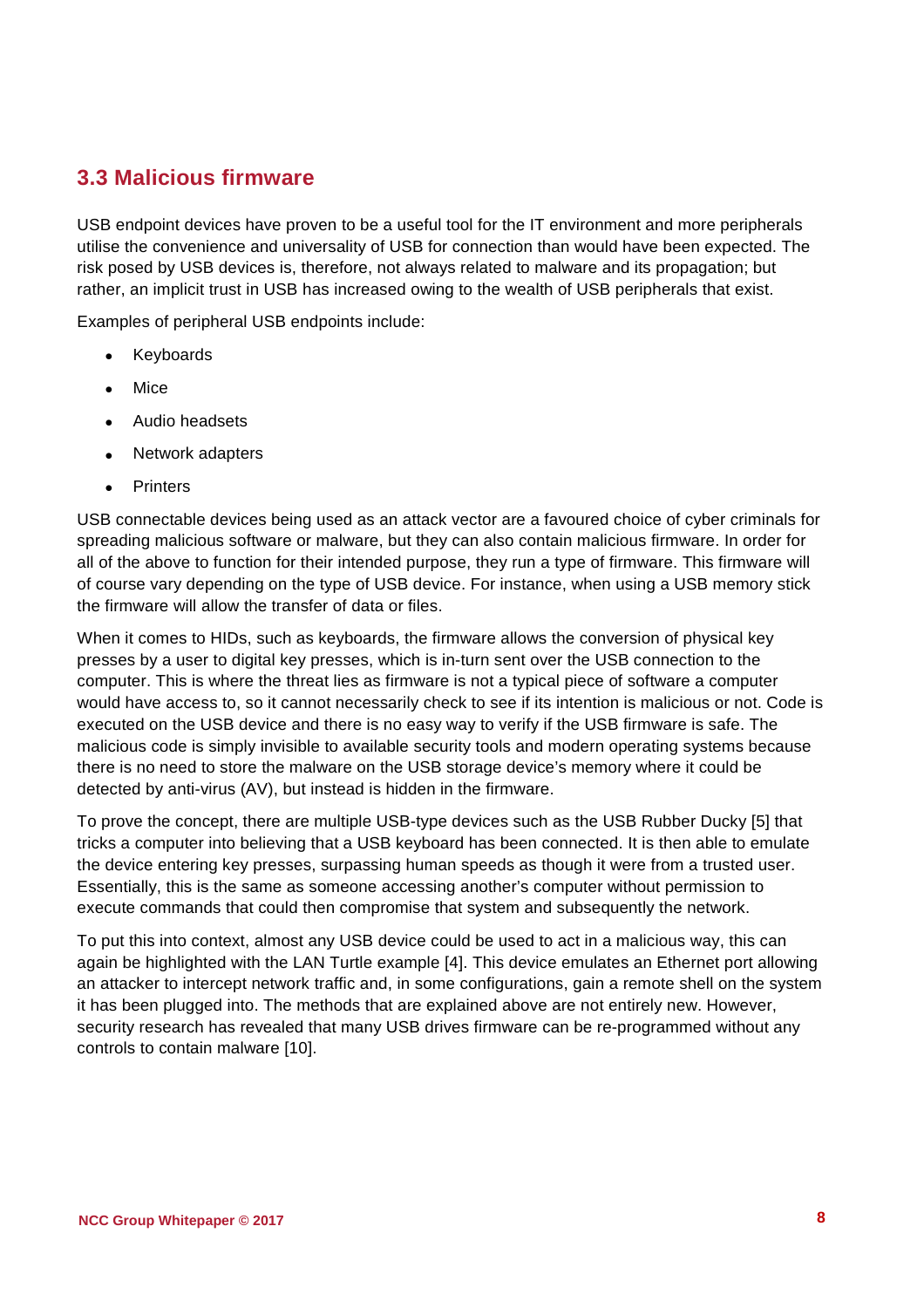BadUSB [11] has been proven by security researchers where a regular USB drive, or stick used to store data, is re-programmed to behave as the devices described above, further reducing the likelihood of detection. This highlights the fundamental design flaw in USB devices and the lack of security they really offer. Finally, a recent venture called USB Killer claims to be able to deliver a 220 volt surge which physically kills the computer it was connected to [12], further indicating the seriousness of endpoint exposure to USB.

The diagram below provides a visual representation of how an attack is structured from these types of devices:



*Figure 1. Diagram of a malicious USB firmware attack* [1]

<span id="page-8-0"></span>It is important to acknowledge that devices that have been manipulated like this render conventional security methods useless. AV and formatting of the USB sticks will do nothing because the malicious code resides in the firmware. Interestingly, this is now drastically changing the way organisations respond to compromises.

In the past, it would be assumed that malware would be present somewhere on an infected machine or network and that various AV and malware scanners would be required to detect the infection. Now, it must be assumed that the peripherals connected to the network could also be infected.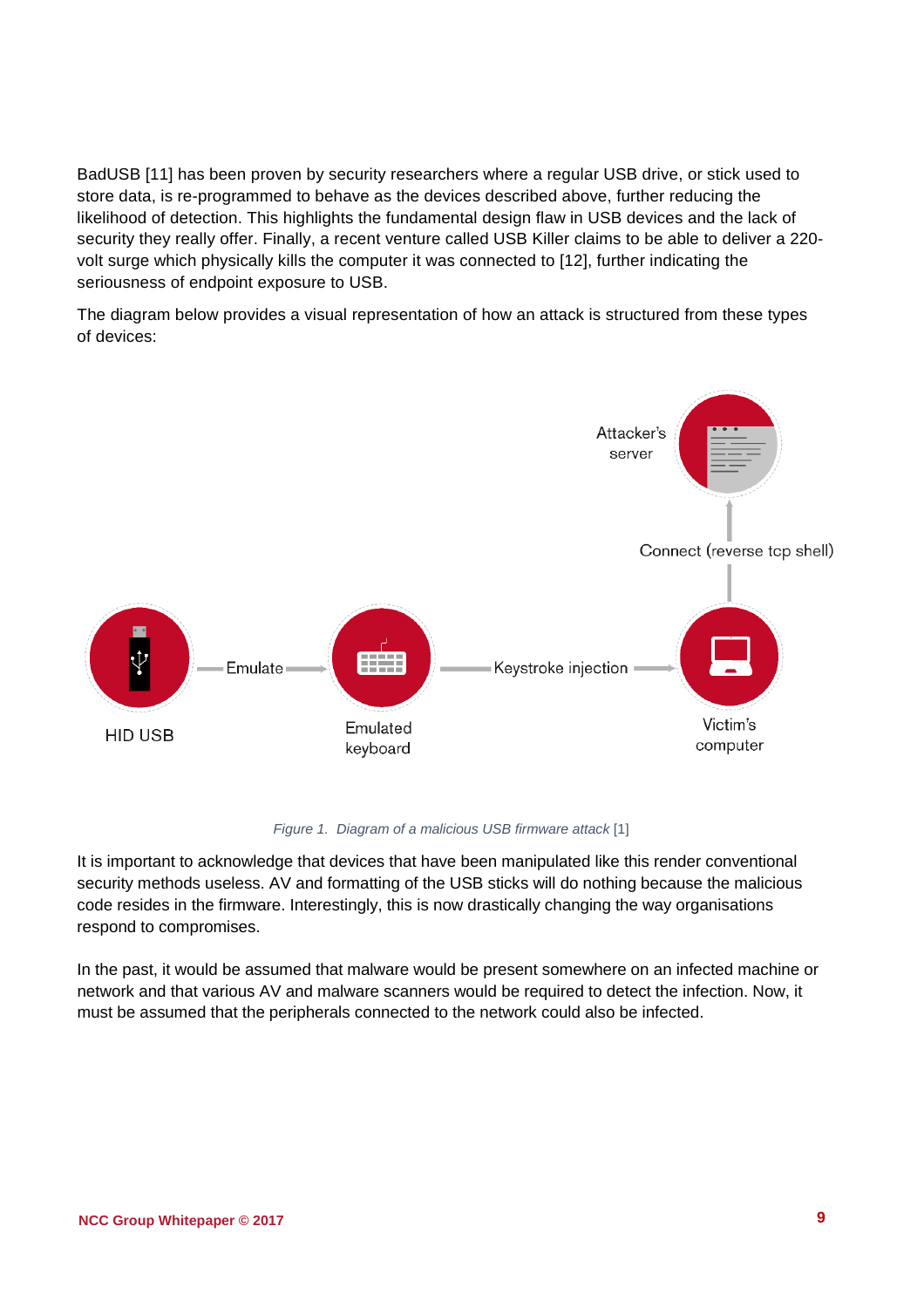## <span id="page-9-0"></span>**4. Importance of endpoint security (USB)**

When approaching USB devices from a security perspective, there are various aspects to consider. This will vary depending on the organisation, its size, operations and requirements. This means there will not necessarily be a 'one-size-fits-all' solution but instead a best-fit approach for specific needs. Organisations will have to address endpoint connectivity proactively because disabling USB outright in, for example, Windows Group Policy will not work as it offers little granular control. This is because USB is the only option for many connected devices that are required for business operation. USB provides only a single physical attack vector through the USB port itself. Historically, it was thought that this threat could be mitigated by simply blocking the port, perhaps through application of epoxy resin (or similar) to physically block the USB ports. There are more sophisticated methods of blocking USB endpoints, such as commercially available USB port locks, which would not risk physically damaging the endpoints. However, this solution might be impractical as it might not always be feasible to block every endpoint. Therefore, the idea is to strike a balance between the usefulness of USB and protection that minimises the risk by implementing a USB access control strategy. A combination of both policy and technological solutions will be required to protect corporate assets from future attacks.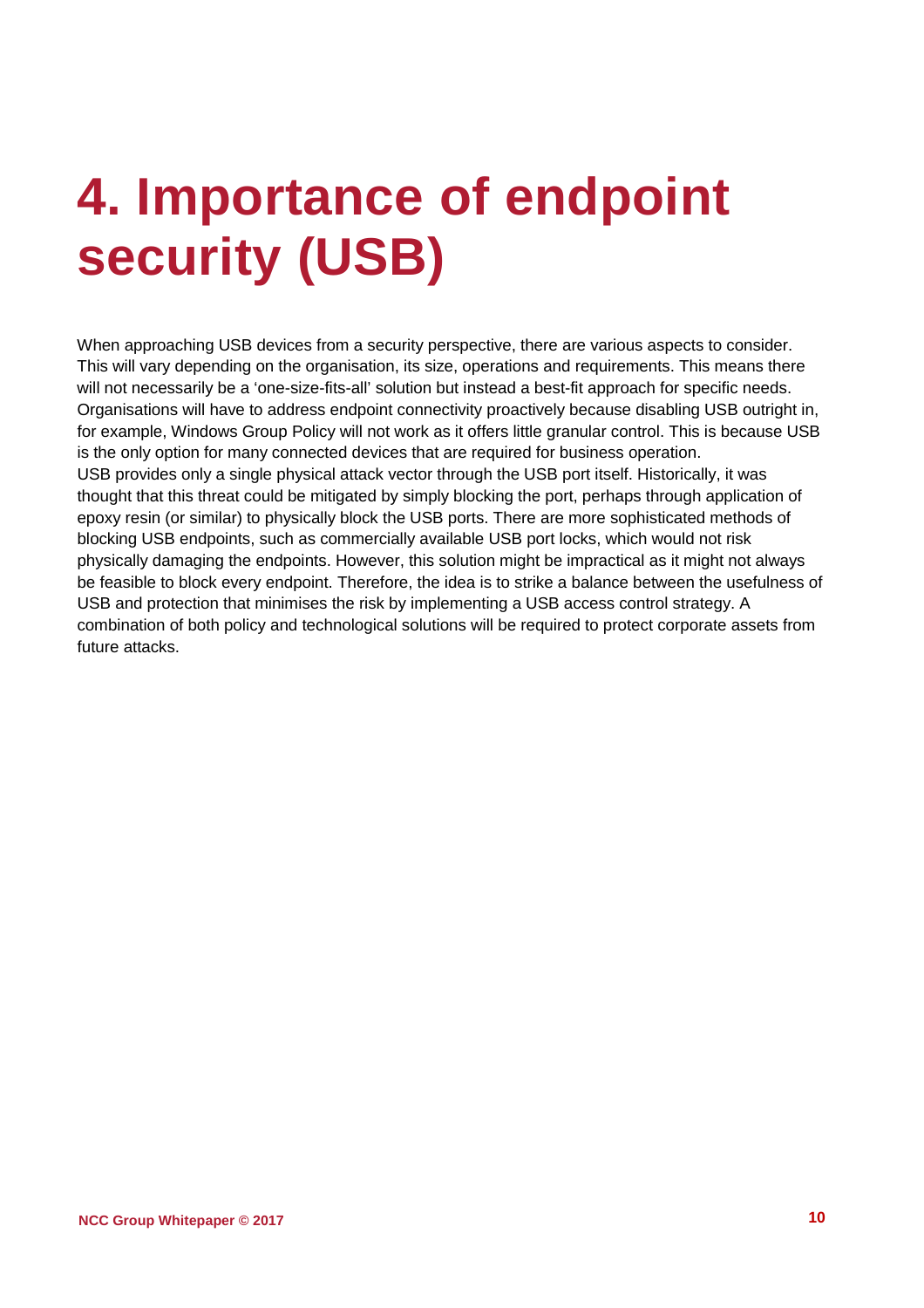## <span id="page-10-0"></span>**5. A guide to acceptable USB usage**

Implementing endpoint security can be difficult. The following points highlight areas that an organisation should consider when approaching USB usage:

- Limit USB devices allowed to connect and the file types that can be executed based on user roles.
- For USB storage devices issued to employees, excessive storage capacities should be avoided in order to minimise the impact from a lost device. E.g. issuing devices with an upper limit of 500Mb would be preferable to provisioning memory devices with capacities of ten Gb or more.
- There should be a centrally-managed database for all USB devices issued by the organisation so that a maintained asset register can be created and used to track USB devices.
- The data stored on corporate issued-USB drives should be regularly audited.
- IT managers should issue notices to employees highlighting acceptable USB usage and highlighting the associated risks.
- Following an external business trip where a USB device has been used or where an employee has left the company, devices should be checked and quarantined until deemed safe to be re-issued and used on the corporate network. Depending on the outcome, this may require secure erasure and/or destruction of devices.
- USB devices that are not issued by an organisation should either not be allowed to connect to the network or be scrutinised and approved by the IT department.
- Organisations should procure USB devices from trusted sources, ensure security in the supply chain and look to use only approved or certified products that offer baseline levels of assurance in terms of encryption levels supported, independent security testing etc.
- Users must adhere to the password and encryption polices set when using USB drives. This would involve using a strong encryption algorithm and a complex password.
- Where necessary or possible, employees should securely attach or chain USB devices in order to prevent loss or theft.
- Laptops and corporate devices should be routinely patched and all security software maintained with the latest updates.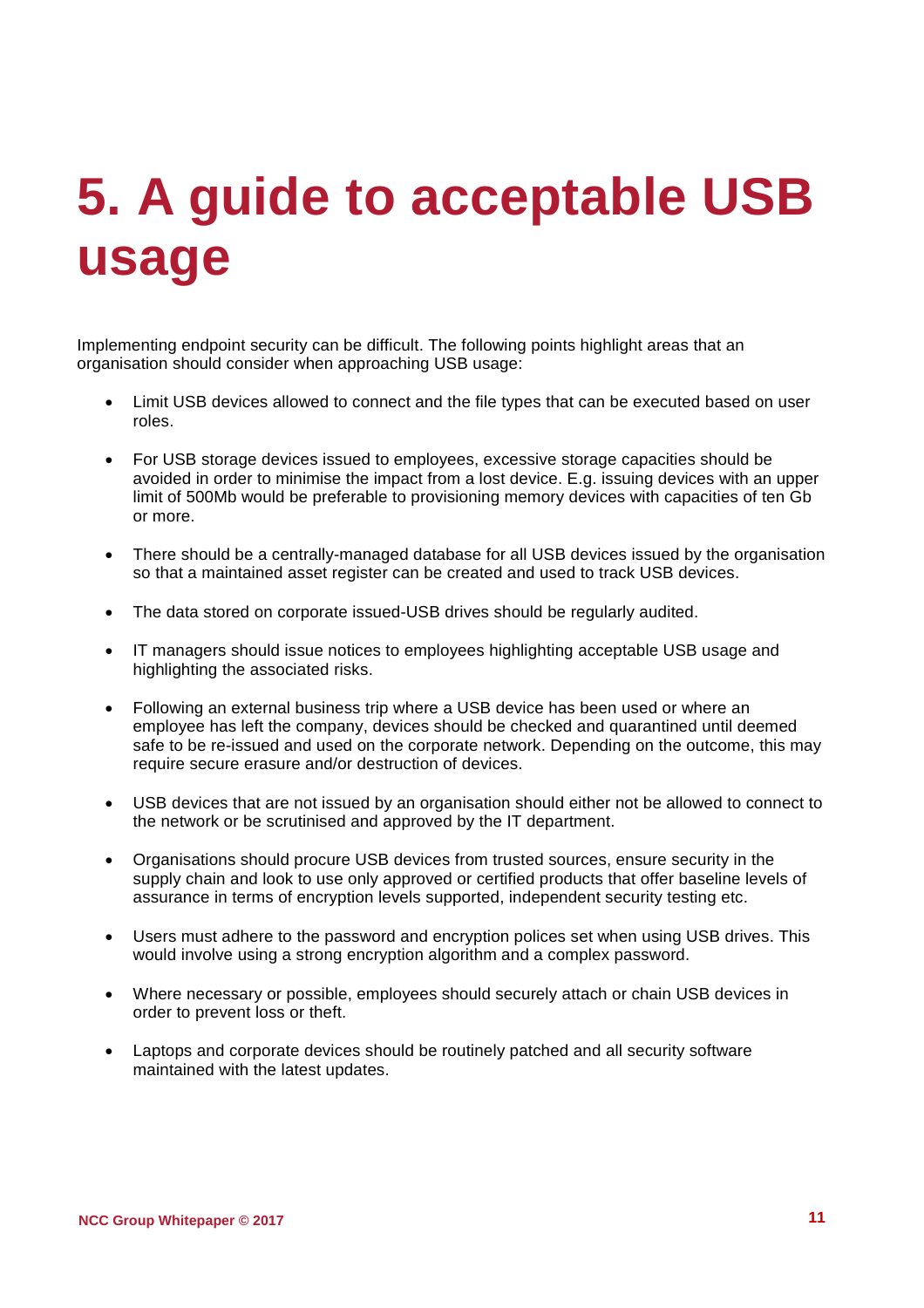## <span id="page-11-0"></span>**6. Endpoint solutions**

Mitigating the risks associated with USB endpoints is difficult and consideration has to be given to all types of solutions. A holistic approach is recommended when implementing a USB endpoint strategy.

#### **Encryption**

Among the most obvious of technology solutions is encryption. Despite this many companies still fail to use encryption on their USB storage devices. In the UK, a survey revealed that just 37 per cent of respondents encrypted data when leaving the office [13]. Encryption secures all data on an endpoint and USB drive, preventing data leakage and any unauthorised user from executing malware that may be stored on the device. It should therefore be mandatory for all USB devices deployed by a company to have strong encryption and require a complex password.

Recommendations for password policies:

- Set minimum character limit depending on the account type (nine 14 characters).
- Enforce a suitable lockout policy (five attempts).
- Passwords should contain upper and lower case letters with digits and special characters.
- Passwords should be unique and not a word that can be guessed with dictionary attacks.
- Password blacklisting can be used to disallow common password choices.

Choosing a strong encryption algorithm is important for protecting data. AES-256 is highly recommended as it is widely accepted to be secure and is broadly supported. Automatic encryption solutions that encrypt data once it has been transferred from one device to another are also available. Furthermore, USB hardware encryption should be considered, if deemed necessary, to add an additional layer of security on top of any software solutions.

There are other alternatives to using conventional passwords as a means to authenticate a USB. Fingerprint biometrics offer convenient and easy methods of unlocking a device and this eliminates the hassle of having to remember a password. In some cases, should there be a poor password policy in place, this is why users set weak passwords. It is important to note that, although convenient, fingerprints may pose more of a security risk despite how attractive they may seem. As we typically leave residual fingerprints on most surfaces that we touch, this renders those latent prints potentially vulnerable to copying. This means that the password is never a secret and one cannot simply revoke a fingerprint, as can be done with a typical password. Furthermore, simple and cheap methods can be used to recreate the fingerprint once lifted from a surface, therefore increasing the likelihood of a compromise. However, biometrics combined with other authentication factors (e.g. with password) might facilitate improved assurance of user authentication for data decryption.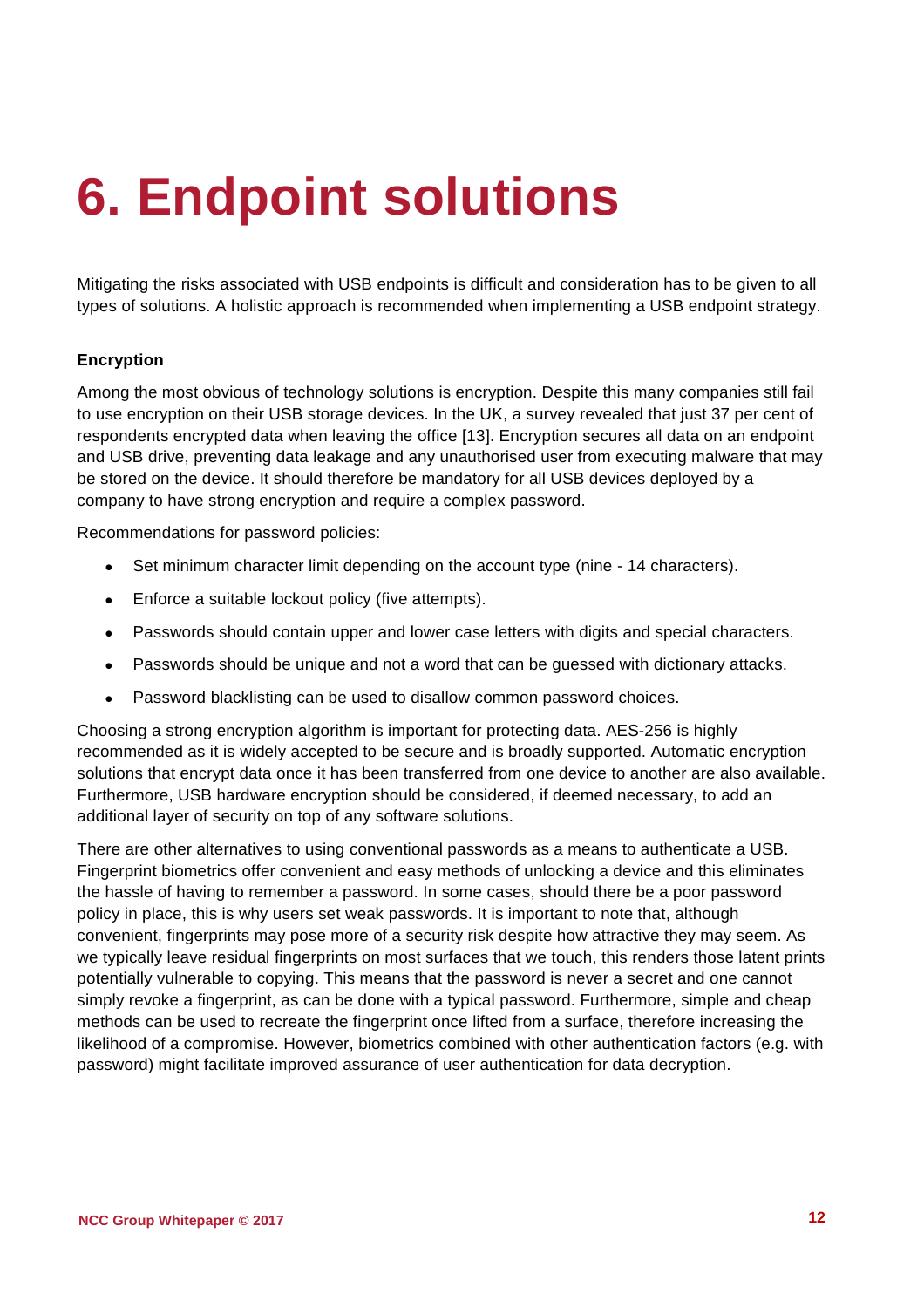#### **Endpoint security (firewall & AV)**

Incorporating a software-based firewall, AV and application control solution on company endpoints should be another basic step to reduce risk. However, this should be maintained with automatic updates to ensure the full effectiveness of the solution. This combined with application control mechanisms will prevent the execution of unauthorised applications or files on endpoints threatened by USB connected devices. Furthermore, some application control measures are capable of actively examining running processes for dangerous activity without having to rely on constant updates of the latest virus or malware signatures [14]. Therefore, these more advanced methods of system monitoring should be considered where budgets allow for them. Some third-party solutions that address application control directly are discussed later in this document.

#### **Education & awareness**

Organisations spend substantial amounts on technology in order to keep their infrastructure safe but sometimes forget to address the source of the problem. Employee education and awareness around the threats that USB devices pose is commonly overlooked. If employees were provided with education and awareness training around the dangers that endpoint connectivity poses and the repercussions of plugging in an infected USB, they would likely re-think and seriously consider policies that had been implemented. The goal of an organisation should be to change the overall culture around USB connectivity so that employees, for instance, would not use USB devices that they have found and would always follow procedures put in place. However, it appears that many organisations still lack efficient security awareness training, or where they do offer such training, there may be no mandate on users to participate [15].

To encourage this practice corporate spear phishing simulations can be introduced. This will provide a real-world scenario for employees without the risk of financial and reputational damage. USBs which have been added to an asset register prior to the exercise can be distributed and placed across company offices. Endpoints can then be monitored and connection attempts logged for employees who have plugged them in. Those that decide to hand them in can be presented with a reward as an incentive to continue to do the same in the future should a USB be found. Those that do not, may need training to further highlight the seriousness of the damage that rogue USBs can do. If re-offences occur then disciplinary warnings may be needed to ensure employees act on the training given.

To support educating users, insider risk needs to be considered for both accidental and intentional situations. This is why training is important, however, with those whose intentions are malicious this can increase the risk to the business. To reduce the chances of an employee inflicting damage to an organisation, prospective employees should be screened with background checks prior to undertaking their employment. If necessary, screening of employees could continue annually or where suspicions are raised.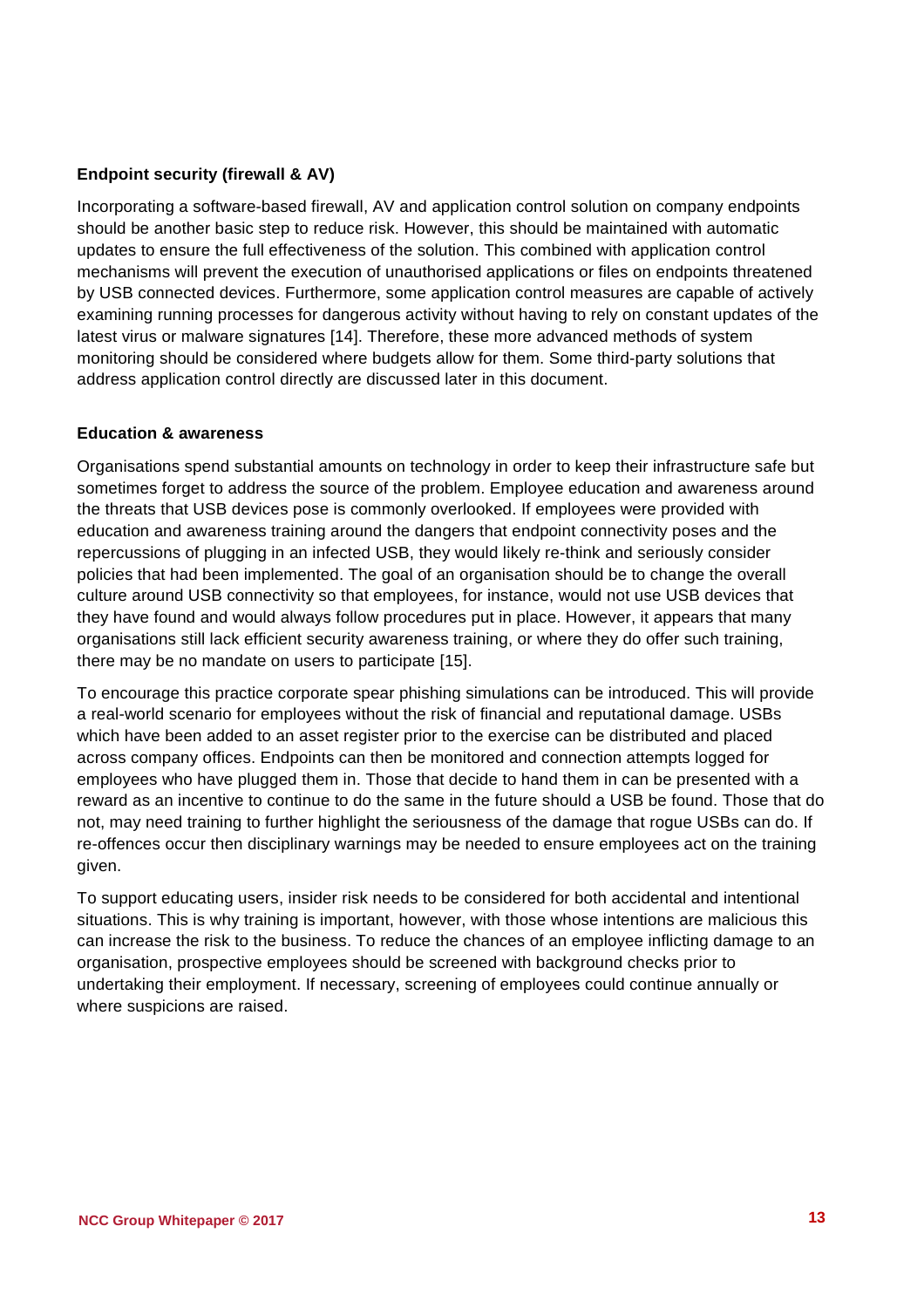#### **Disabling USB for high assurance environments**

It is important to recognise that USB may not be considered an option at all for some sectors, both public and private. For instance, in high assurance environments which handle highly sensitive and classified information such as government departments. Disabling USB support in the BIOS as well as enabling the BIOS password to prevent these settings from being altered will provide protection prior to implementing steps at the operating system (OS) level. Furthermore, locking in the boot priority sequence to the internal hard drive so that it only boots from the selected allowed drive will further harden this approach. Should these steps become compromised further provisioning may be required at the OS level. This can be achieved through modifying the registry so that USB devices will not be recognised when connected. Additionally, uninstalling USB device drivers on the specific OS will prevent USB from launching.

#### **DLP**

The risks can be reduced further where sensitive data is exchanged through USB using DLP techniques. DLP simply uses tools to track data and ensures it does not become lost or stolen.

DLP can achieve this by using the following methods:

- Scanning data in transit, in use and at rest.
- Identifying sensitive data that requires protection.
- Remedial actions alert prompts, quarantines and encryption.
- Provide reporting for compliance, audits, forensics and incident response.

### **6.1 Malicious firmware prevention**

Modified USB firmware escalates the risks of malicious devices because of a fundamental design flaw. It was never envisaged that USB could be abused and exploited in such ways. Therefore, most USB firmware can be replaced without any form of cryptographic signing, resulting in the acceptance of any firmware update the device is offered. However, there are measures that can be followed to mitigate this type of risk.

Firstly, some fundamental initiatives need to be taken by organisations to actively pursue USB vendors in order to build security by design into their devices in order to prevent unauthorised changing of USB drive firmware. This would be achieved in the form of cryptographic key verification to ensure the updates can only be done by approved vendors. However, this does present its own problems as code signing keys can be stolen, thus compromising the device.

Additionally, following best practice through updating and regularly patching in combination with the solutions previously highlighted may not stop the code on the USB's firmware from executing. However, it will reduce the chances of a compromise once the malware has been executed. One solution offered is known as IronKey and this protects against the BadUSB malware which attacks the device itself instead of the data on the device. As revealed at the Black Hat conference in 2016, BadUSB changes the firmware that controls the behaviour of the device turning it into a malicious piece of hardware.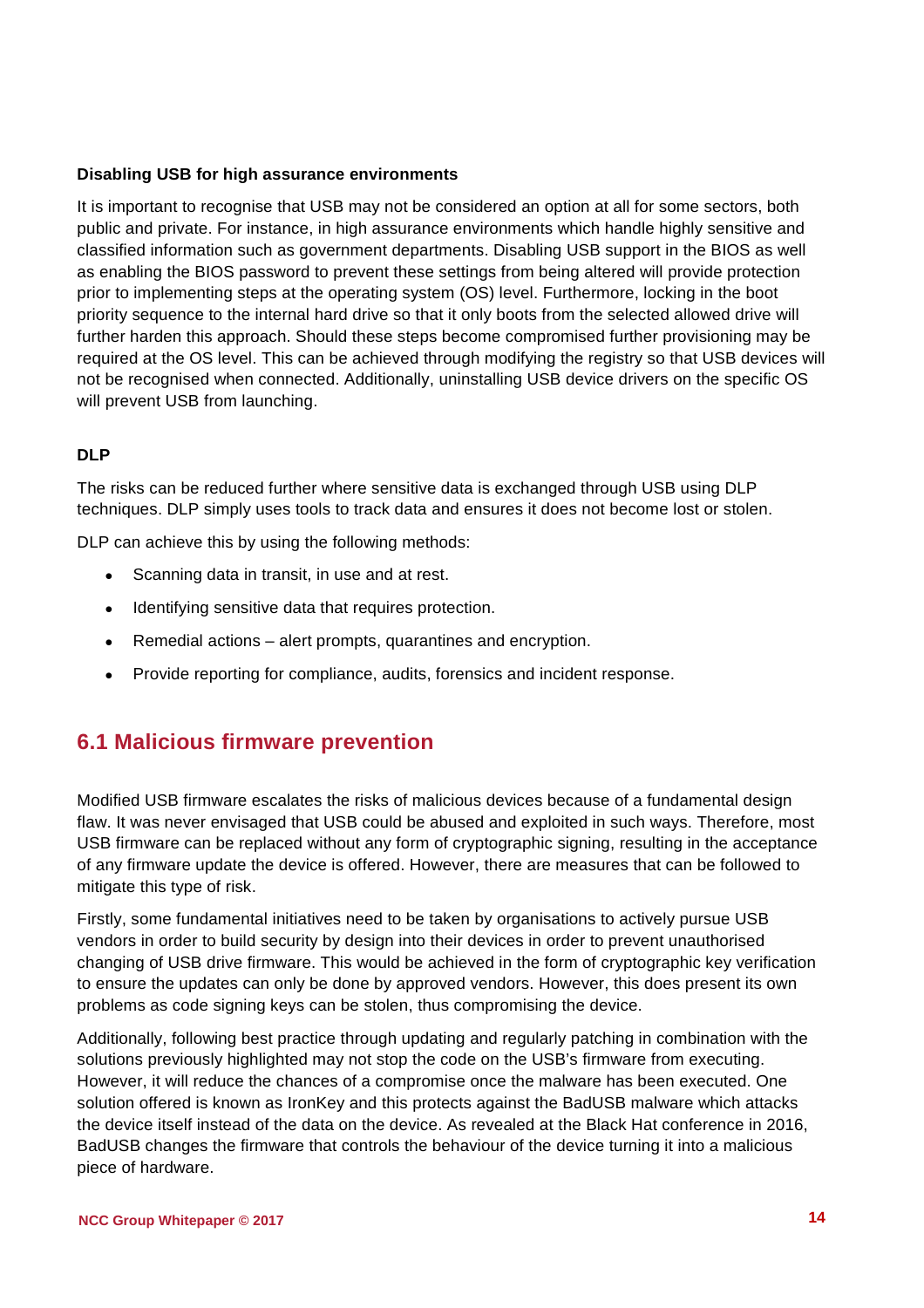The mitigation here works by digitally signing firmware updates. If the firmware is modified it cannot then authenticate the new firmware and the device will not work, preventing the infected USB from launching the attack. However, this does leave the device unusable but the following steps highlight how this problem is mitigated:

- Digitally signed controller firmware immunising the malicious firmware threat, preventing unverified firmware updates.
- Hardware-based security keys are used to protect the firmware update process, preventing prior firmware tampering which can lock the device.

Both of these measures are backed up with additional security features, some of which include secure AES-256 encryption, multi-factor authentication and built-in password protection policies.

Ultimately, the result of combining an effective usage policy that audits and monitors USB devices and associated endpoints with the solutions discussed provides an overall stronger management solution.



*Figure 2. An example of endpoint management* [16]

<span id="page-14-0"></span>The illustration above highlights the overall goal. However, there should always be revisions to any solution and awareness around the potential issues that could still arise. For example relating to black and white-listing devices, these solutions are not always bullet-proof and might be bypassed by spoofing the ID of a device.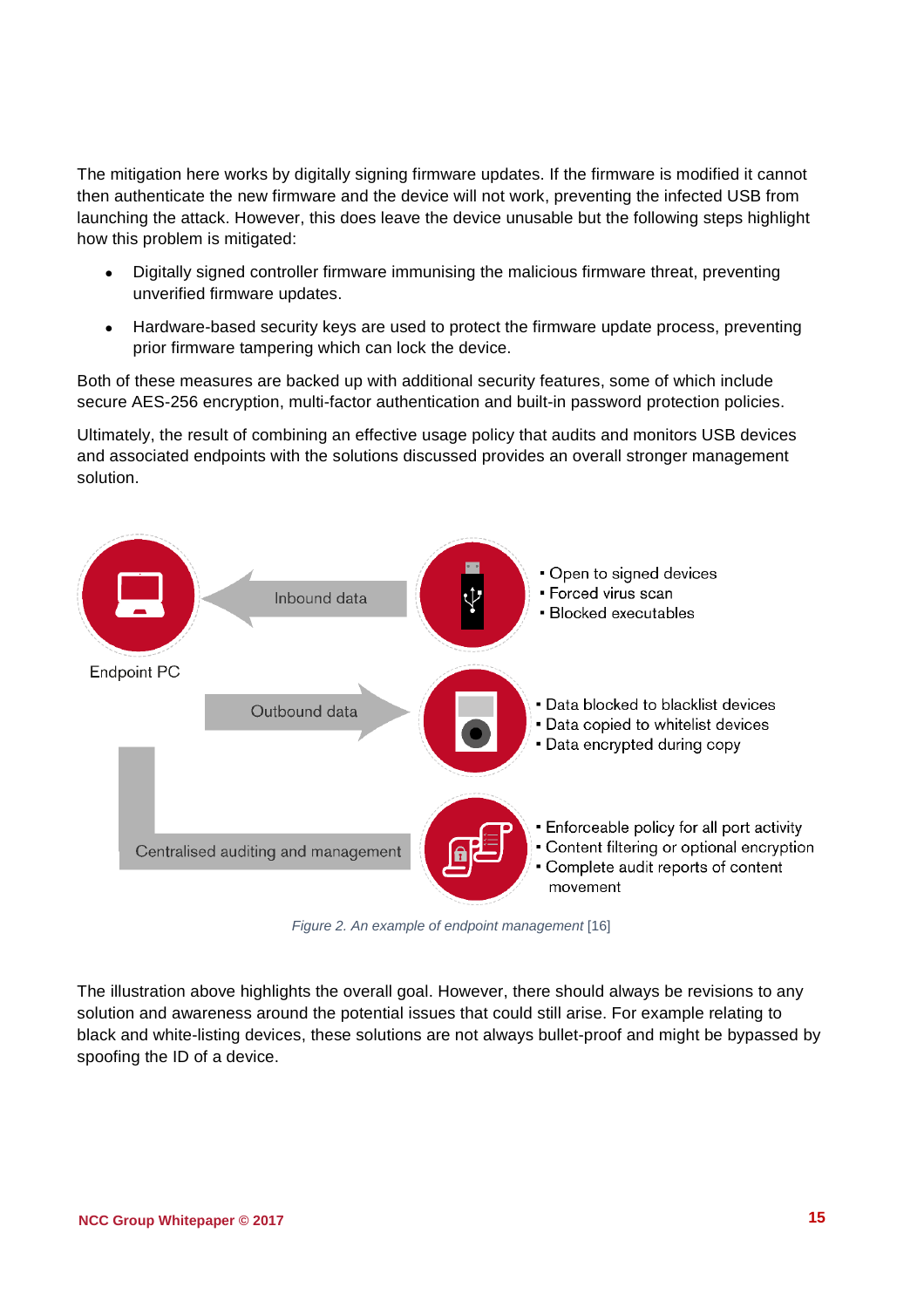### **6.2 Third party software solutions (multiple operating system solutions)**

Securing endpoints has evolved. Now, the more conventional methods need to evolve in order to continue the fight against sophisticated attacks. This is where Next Generation AV (NGAV) and Endpoint Detection and Response (EDR) play their part. NGAV is having the ability to be able to detect and prevent a threat without any prior knowledge. This is achieved primarily by using exploit prevention, machine learning and behavioural analysis.

However, individually these techniques are not sufficient and it is important to adopt all options available. For example, a NGAV solution that relies on machine learning is not effective against fileless malware that exploits software vulnerabilities using macros and memory-based attacks to expose the endpoint [17]. EDR on the other hand relies more on collecting data in relation to file and registry changes, network connections and various configuration alternations. This then allows the data collected to be used to detect an attack that does not use malware. This then becomes even more valuable as NGAV improves at detecting malicious programs.

Organisations should assess potential third party software solutions, in terms of the functionality that they offer, the platforms that they support versus the organisational policies and requirements, in order to understand the solutions that would best fit their requirements.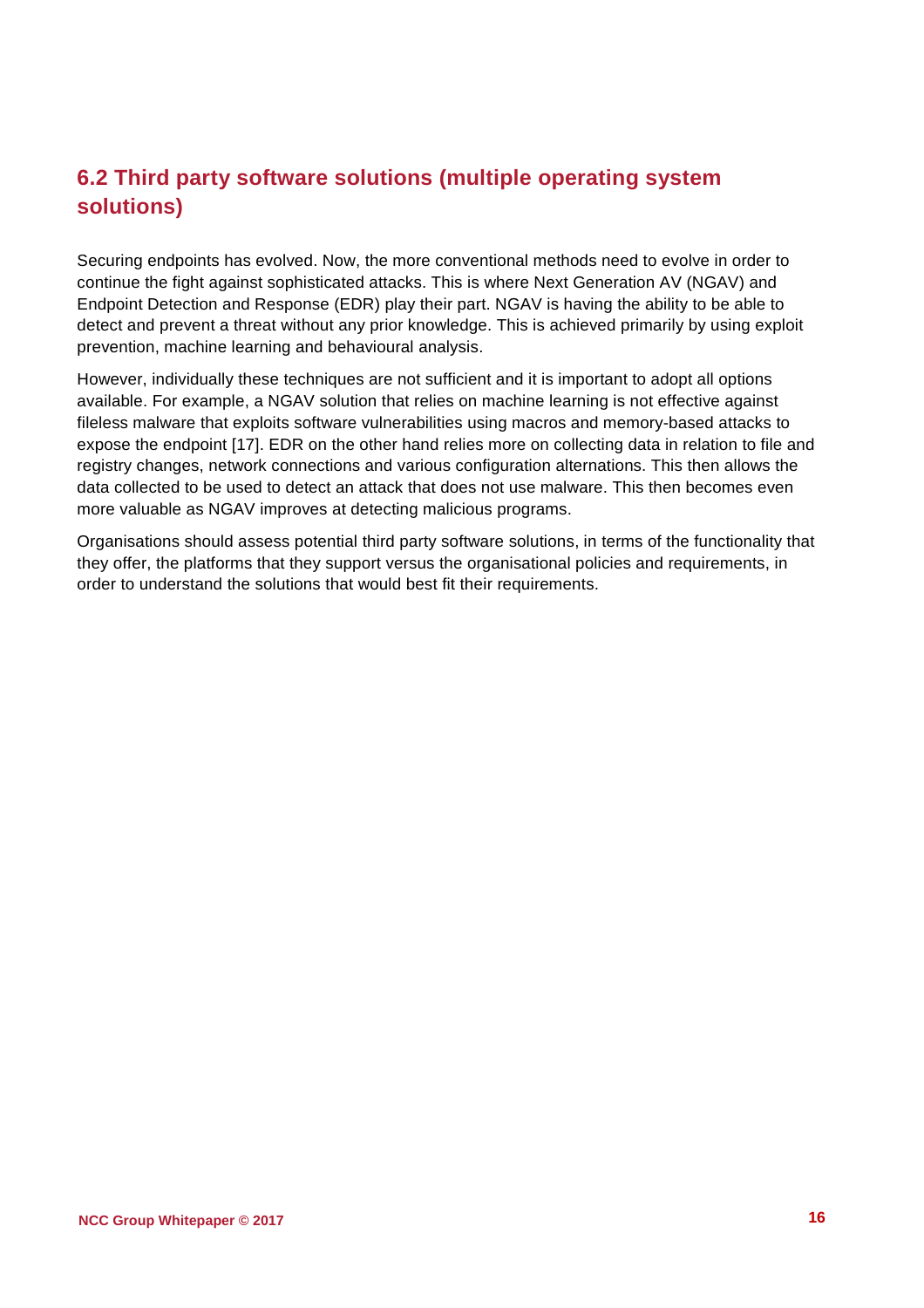# <span id="page-16-0"></span>**7. Conclusions**

Endpoint connectivity is, for the most part, mandatory in order for an organisation to function. Connected devices such as printers and keyboards, or mass storage devices used to share information, are fundamental for maximising productivity. Furthermore, endpoints that need connected devices for them to be useable present an increased risk as foreign connected devices can contain malware which may result in data loss, therefore potentially leading to huge financial and reputational damages.

The below table provides a summary of the approaches an organisation can use to protect against the USB threat. It provides a practical overview of current technology solutions as well as the more obvious user education that can be used to help tackle the threats at all levels.

| <b>USB endpoint control</b>                      | <b>Control description</b>                                                                                                                                                                                                                                                                                                                                                                       | <b>USB</b><br>appetite |
|--------------------------------------------------|--------------------------------------------------------------------------------------------------------------------------------------------------------------------------------------------------------------------------------------------------------------------------------------------------------------------------------------------------------------------------------------------------|------------------------|
| Disabling USB for high<br>assurance environments | Designed for high assurance environments where<br>USB is not an option. Disabling USB in the BIOS<br>and setting a BIOS password will prevent any<br>change to these settings. Locking in the boot<br>priority and disabling/uninstalling USB drivers at<br>the OS level provides a layered approach to<br>locking down USB.                                                                     | None                   |
| Encryption                                       | Point-to-point encryption protects data when<br>transferred between different devices and where<br>removable media is used. This plays a role in DLP<br>as data that is lost will now be somewhat<br>protected.                                                                                                                                                                                  | Some                   |
| Endpoint security (firewall/AV)                  | Installing an established firewall and AV solution<br>on an organisation's endpoints offers further<br>control as to what can access an individual's host.<br>This offers an additional layer of protection should<br>any hardware firewall be bypassed. It is important<br>to ensure updates are automated to protect<br>against the latest known viruses.                                      | Some                   |
| Education & awareness                            | Technology alone should not be the only<br>mitigation to be considered. Staff training provides<br>employees with a level of awareness when<br>educated regarding risks associated with USB<br>connectivity. Attack scenarios can be simulated to<br>test employees to see if they are likely to open an<br>email attachment or plug-in a rogue USB left<br>scattered in the car park or office. | Some                   |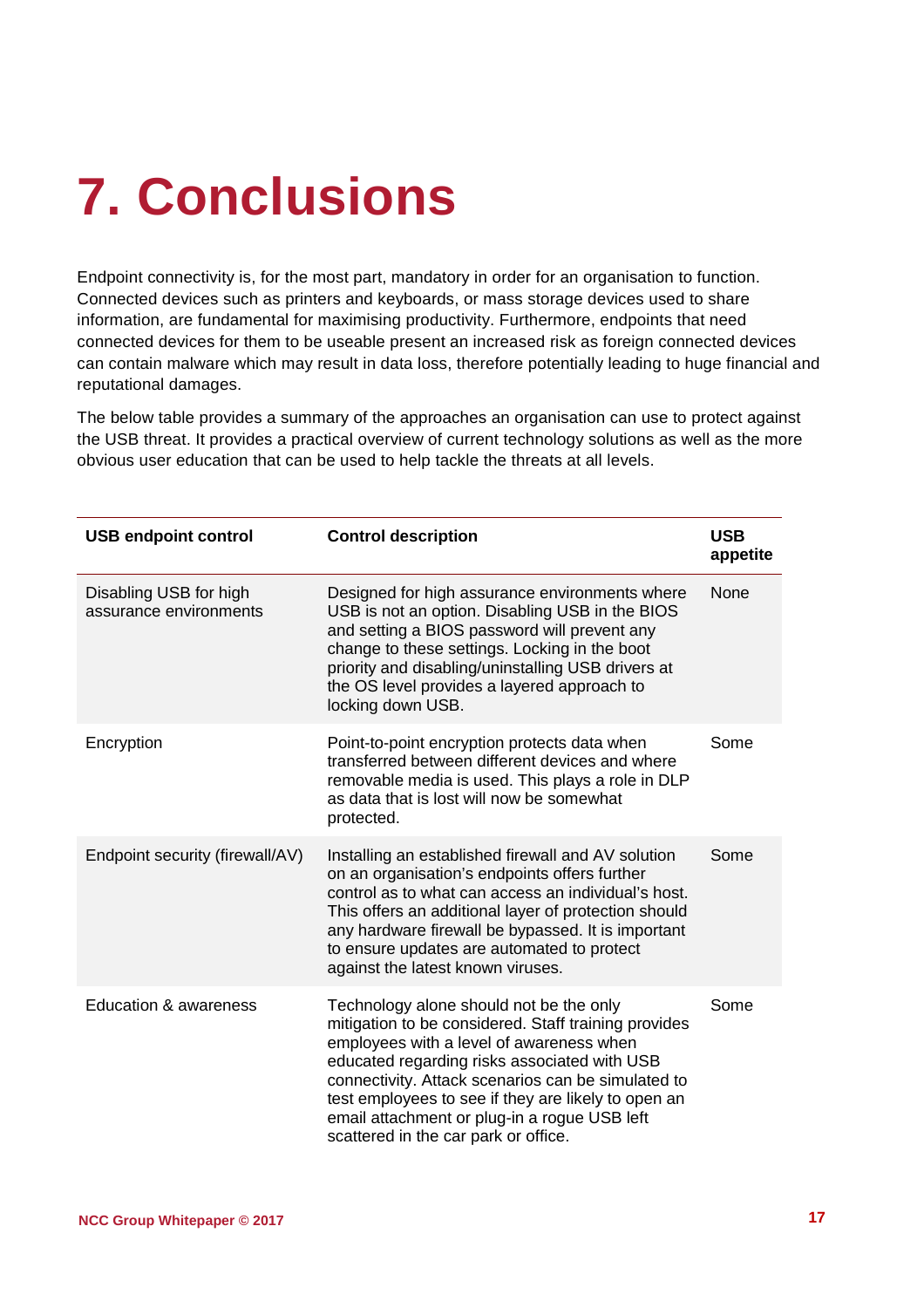| Malicious firmware prevention  | Protecting against the BadUSB threat is incredibly<br>difficult as it attacks the firmware that controls the<br>device. However, this can be prevented by digitally<br>signing the firmware on the USB. This prevents<br>unverified updates to the controller firmware and<br>will render the device useless if unverified updates<br>are attempted. Hardware-based security keys can<br>also be used to protect the firmware update<br>process preventing any prior firmware tampering. | Minimal |
|--------------------------------|------------------------------------------------------------------------------------------------------------------------------------------------------------------------------------------------------------------------------------------------------------------------------------------------------------------------------------------------------------------------------------------------------------------------------------------------------------------------------------------|---------|
| Third-party software solutions | Endpoint security software offers a well-rounded<br>solution that tightly locks down and tracks data.<br>This is offered through incorporating AV, patch<br>automation and content tracking techniques. This<br>may be preferred to a stand-alone firewall and AV<br>solution but would likely be more costly. This<br>stringent approach is ideal for organisations who<br>are serious about protecting their data but want to<br>continue to utilise their endpoints effectively.      | Some    |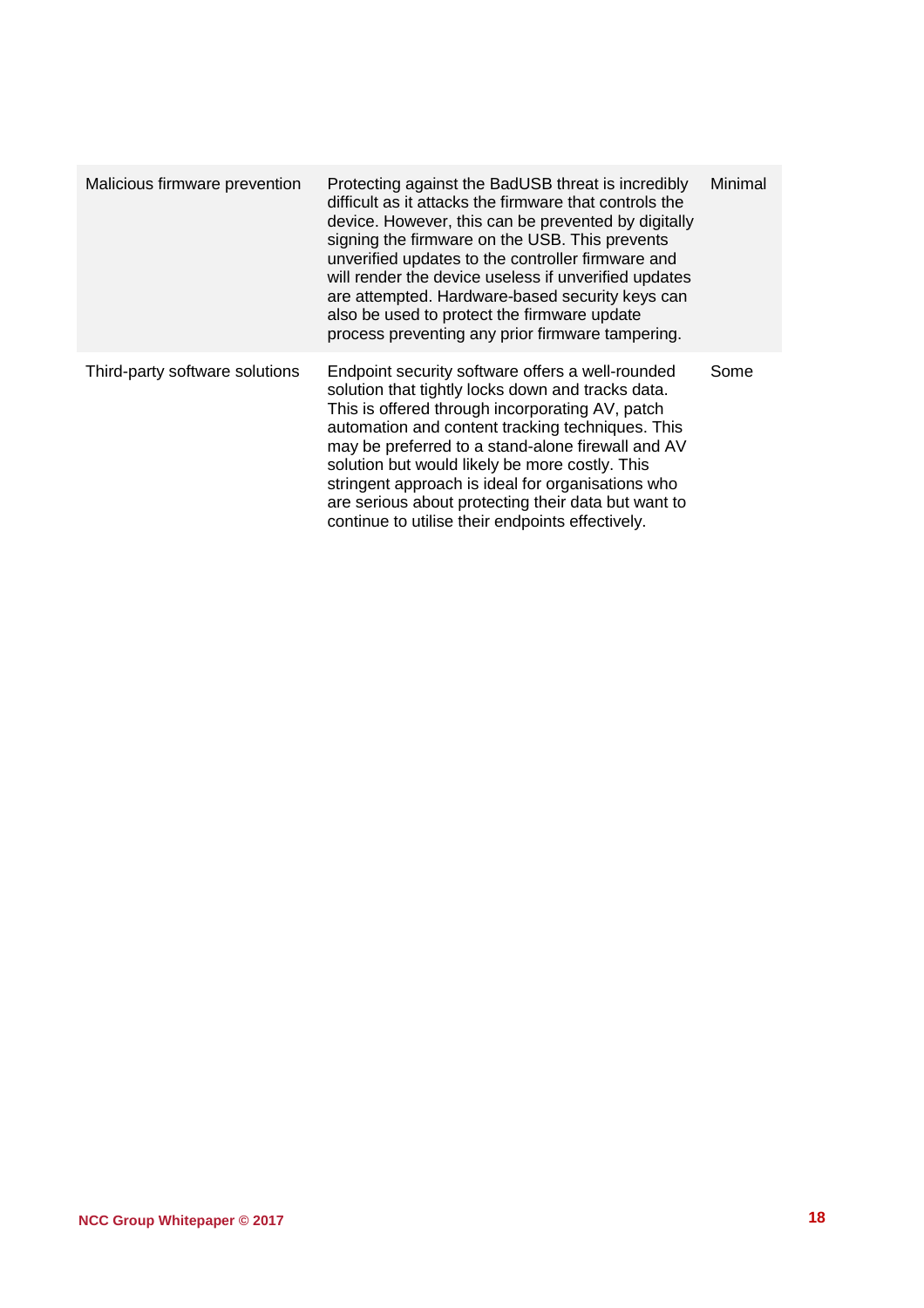## <span id="page-18-0"></span>**8. References & further reading**

[1] Armasu, L. (2016, August 4). Spreading Malware Through Dropped USB Sticks Could Be Highly Effective, Research Finds. Retrieved from Tom's Hardware: [http://www.tomshardware.co.uk/dropped-usb](http://www.tomshardware.co.uk/dropped-usb-sticks-spreads-malware,news-53590.html)[sticks-spreads-malware,news-53590.html](http://www.tomshardware.co.uk/dropped-usb-sticks-spreads-malware,news-53590.html)

[2] Grauer, Y. (2015, October 30). Should You Plug That USB Drive Into Your Computer? (Beware Of Malware). Retrieved from Forbes: [https://www.forbes.com/sites/ygrauer/2015/10/30/usb-drive-malware](https://www.forbes.com/sites/ygrauer/2015/10/30/usb-drive-malware-security-homeland-security-cybersecurity)[security-homeland-security-cybersecurity](https://www.forbes.com/sites/ygrauer/2015/10/30/usb-drive-malware-security-homeland-security-cybersecurity)

[3] Hak5. (2017). USB Rubber Ducky Deluxe. Retrieved from HakShop by Hak5: <https://hakshop.com/products/usb-rubber-ducky-deluxe>

[4] Hak5. (2017). Lan Turtle. Retrieved from HakShop by Hak5:<https://hakshop.com/products/lan-turtle>

[5] Eckstein, C. (2015). Preventing data leakage: A risk based approach for The SANS Institute

. [6] Privacy International. (2015, June). Two Years After Snowden. London. Retrieved from [https://www.privacyinternational.org/sites/default/files/Two%20Years%20After%20Snowden\\_Final%20Repor](https://www.privacyinternational.org/sites/default/files/Two%20Years%20After%20Snowden_Final%20Report_EN.pdf) [t\\_EN.pdf](https://www.privacyinternational.org/sites/default/files/Two%20Years%20After%20Snowden_Final%20Report_EN.pdf)

[7] IBM and Ponemon. (2016). 2016 Cost of Data Breach Study: Global Analysis

[8] Sophos. (2011, Decemeber 7). Lost USB keys have 66% chance of malware. Retrieved from naked security by Sophos: [https://nakedsecurity.sophos.com/2011/12/07/lost-usb-keys-have-66-percent-chance-of](https://nakedsecurity.sophos.com/2011/12/07/lost-usb-keys-have-66-percent-chance-of-malware/)[malware/](https://nakedsecurity.sophos.com/2011/12/07/lost-usb-keys-have-66-percent-chance-of-malware/)

[9] Paganini, P. (2015, March). Retrieved from Security Affairs: <http://securityaffairs.co/wordpress/34810/malware/microsoft-fix-flaw-stuxnet.html>

[10] Cluley, G. (2014, August 1). Danger USB! Could a flash drive's firmware be hiding undetectable malware? Retrieved from Tripwire: [https://www.tripwire.com/state-of-security/security-data](https://www.tripwire.com/state-of-security/security-data-protection/danger-usb/)[protection/danger-usb/](https://www.tripwire.com/state-of-security/security-data-protection/danger-usb/)

[11] Ducklin, P. (2014, October 6). BadUSB - Now With Do-It-Yourself Instructions. Retrieved from Naked Security:<https://nakedsecurity.sophos.com/2014/10/06/badusb-now-with-do-it-yourself-instructions/>

[12] Goodin, D. (2015, October 14). "USB Killer" flash drive can fry your computer's innards in seconds. Retrieved from ArsTechnica: [https://arstechnica.com/security/2015/10/usb-killer-flash-drive-can-fry-your](https://arstechnica.com/security/2015/10/usb-killer-flash-drive-can-fry-your-computers-innards-in-seconds/)[computers-innards-in-seconds/](https://arstechnica.com/security/2015/10/usb-killer-flash-drive-can-fry-your-computers-innards-in-seconds/)

[13] Banks, N. (2015, August 24). Secure USB Best Practices Uncovered. Retrieved from Computer Business Review:<http://www.cbronline.com/blogs/cbr-rolling-blog/secure-usb-best-practices-uncovered/>